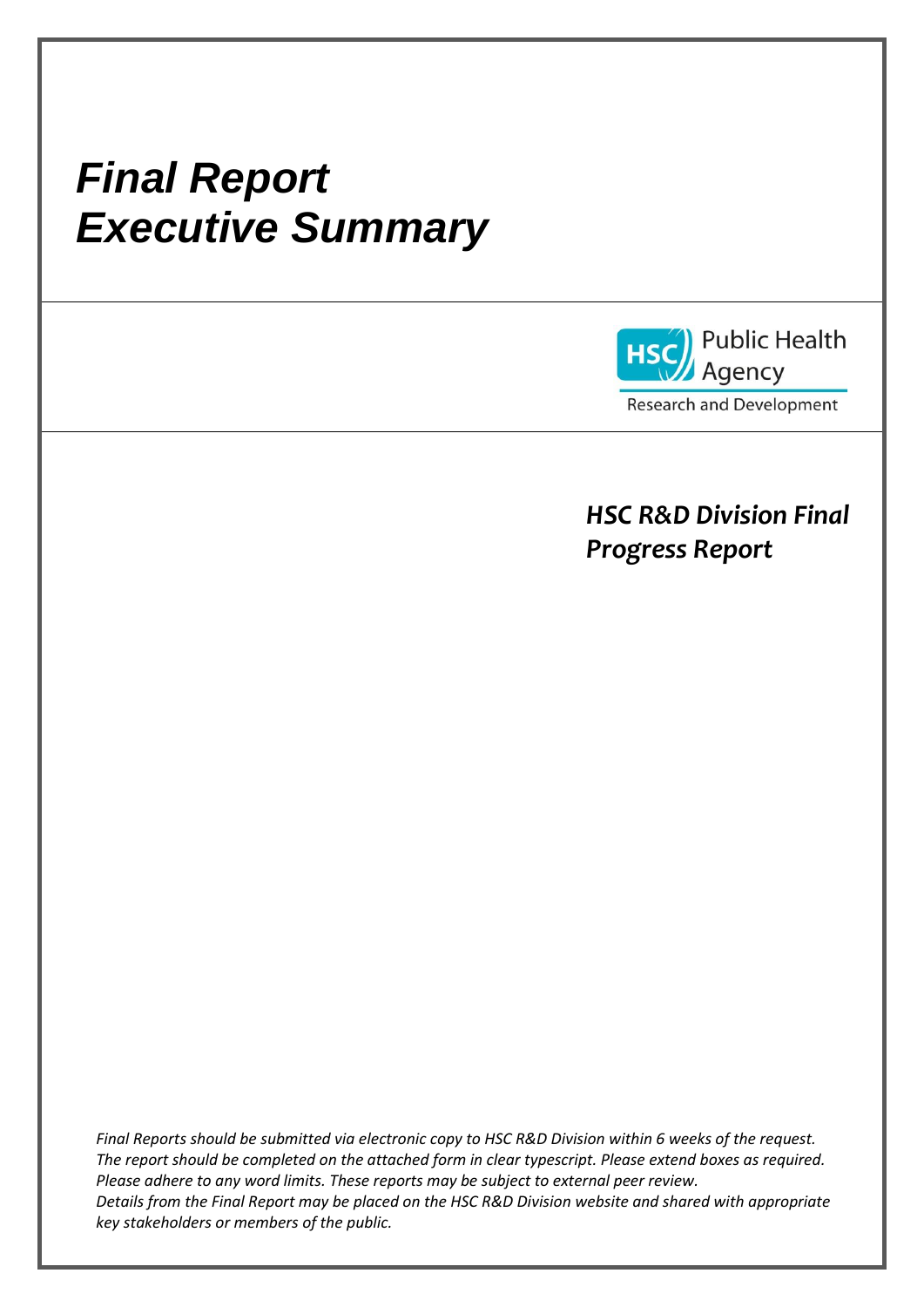

| <b>HSC R&amp;D Division Award Details</b>                               |                                                     |  |  |  |
|-------------------------------------------------------------------------|-----------------------------------------------------|--|--|--|
| <b>HSC R&amp;D File Reference</b>                                       | COM/5432/18                                         |  |  |  |
| <b>HSC R&amp;D Funding Scheme</b>                                       | <b>Opportunity Led</b>                              |  |  |  |
| <b>Project Title</b>                                                    | Development of a Connected Health Living Laboratory |  |  |  |
| <b>Award Holder Name (Employer)</b>                                     | <b>Chris Nugent</b>                                 |  |  |  |
| <b>Host Research Organisation</b>                                       | <b>Ulster University</b>                            |  |  |  |
|                                                                         |                                                     |  |  |  |
| <b>Award Duration</b>                                                   | 2 years                                             |  |  |  |
| <b>Award Start Date</b>                                                 | 01/08/2018                                          |  |  |  |
| <b>Award End Date</b>                                                   | 31/07/2021                                          |  |  |  |
|                                                                         |                                                     |  |  |  |
| <b>Name of Lead Supervisor:</b><br>(only applicable to training awards) |                                                     |  |  |  |
|                                                                         |                                                     |  |  |  |

# **Signature**

*Award Holder Signature:*

 $\overline{\mathsf{h}}$  $\sqrt{ }$  $\left($ 

**Date: 17/09/21**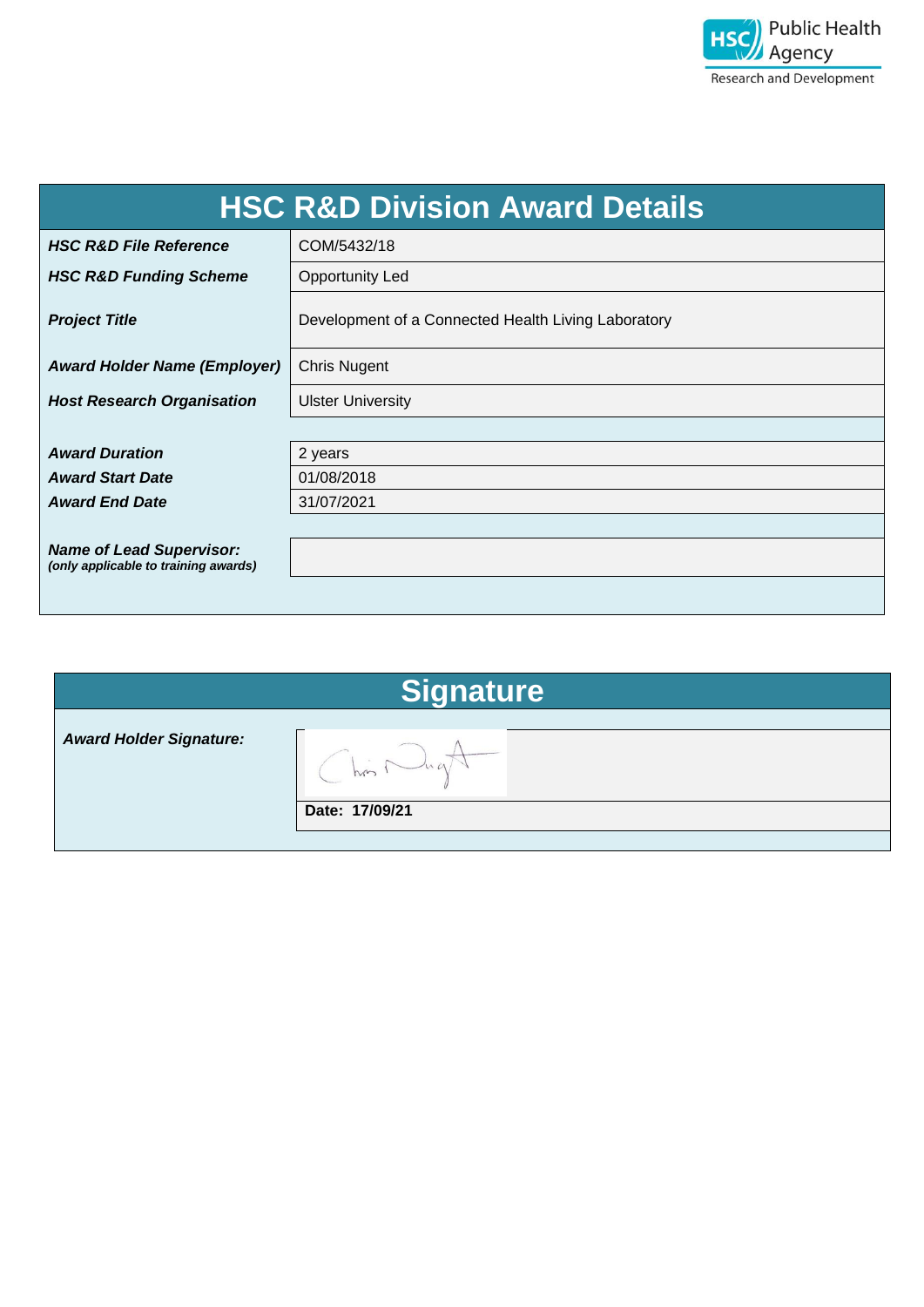

| <b>Evidence Brief</b><br>(1 page: which may be used for dissemination by HSC R&D Division)        |                                                                                                                                                                                                                                                                                                                                                                                                                                                                                                                                                                                                                                                                                                               |  |  |  |  |
|---------------------------------------------------------------------------------------------------|---------------------------------------------------------------------------------------------------------------------------------------------------------------------------------------------------------------------------------------------------------------------------------------------------------------------------------------------------------------------------------------------------------------------------------------------------------------------------------------------------------------------------------------------------------------------------------------------------------------------------------------------------------------------------------------------------------------|--|--|--|--|
| Why did we start?<br>(The need for the<br>research<br>and/or<br>Why the work was<br>commissioned) | Healthcare is increasingly challenged to meet the demands of user involvement<br>and the knowledge mobilisation required for modern patient-centred care and<br>knowledge-based economies. Innovations, such as the Living Lab concept, are<br>required to reduce problematic barriers to knowledge exchange and to improve<br>collaborative problem solving. Living labs, as open knowledge systems, have the<br>potential to address these gaps, however, are to date underexplored in<br>healthcare. This project aimed to provide a unique environment to support multi-<br>disciplinary research in the area of connected health through establishment of<br>Ulster's first Connected Health Living Lab. |  |  |  |  |
| What did we do?<br>(Methods)                                                                      | The Project created a dedicated environment to support user and clinical<br>engagement in the development and evaluation of connected health solutions.<br>Within the environment users of the lab were able to access to state-of-the-art<br>resources to assess usability and interactivity with innovative connected health<br>solutions. This facilitated a dedicated environment to observe naturalistic user<br>behaviours with new connected health solutions.<br>We engaged with 13 Projects and 180 stakeholders and assisted with the<br>development and evaluation of a range of connected health solutions.                                                                                       |  |  |  |  |
| What answer did we<br>get?<br>(Findings)                                                          | As a potentially untapped resource to support the development of Connected<br>Health solutions, it was found that the Living Lab methodology offered benefits<br>at all stages of the development cycle to all stakeholders involved                                                                                                                                                                                                                                                                                                                                                                                                                                                                          |  |  |  |  |
| What should be done<br>now?<br>(Practice/Policy<br>Implications and/or<br>Recommendations)        | The Project has 4 recommendations:<br>1. The Living Lab as a methodology has benefits in the design and<br>evaluation of Connected Health solutions and as such should be further<br>exploited within the research area.<br>2. The resource created can be exploited by any further Connected Health<br>Projects to avoid duplication of efforts.<br>3. Both the physical and operational space should be reconfigurable and not<br>fixed by nature.<br>4. To maximise uptake sharing of best practices and standardization of<br>approaches is necessary.                                                                                                                                                    |  |  |  |  |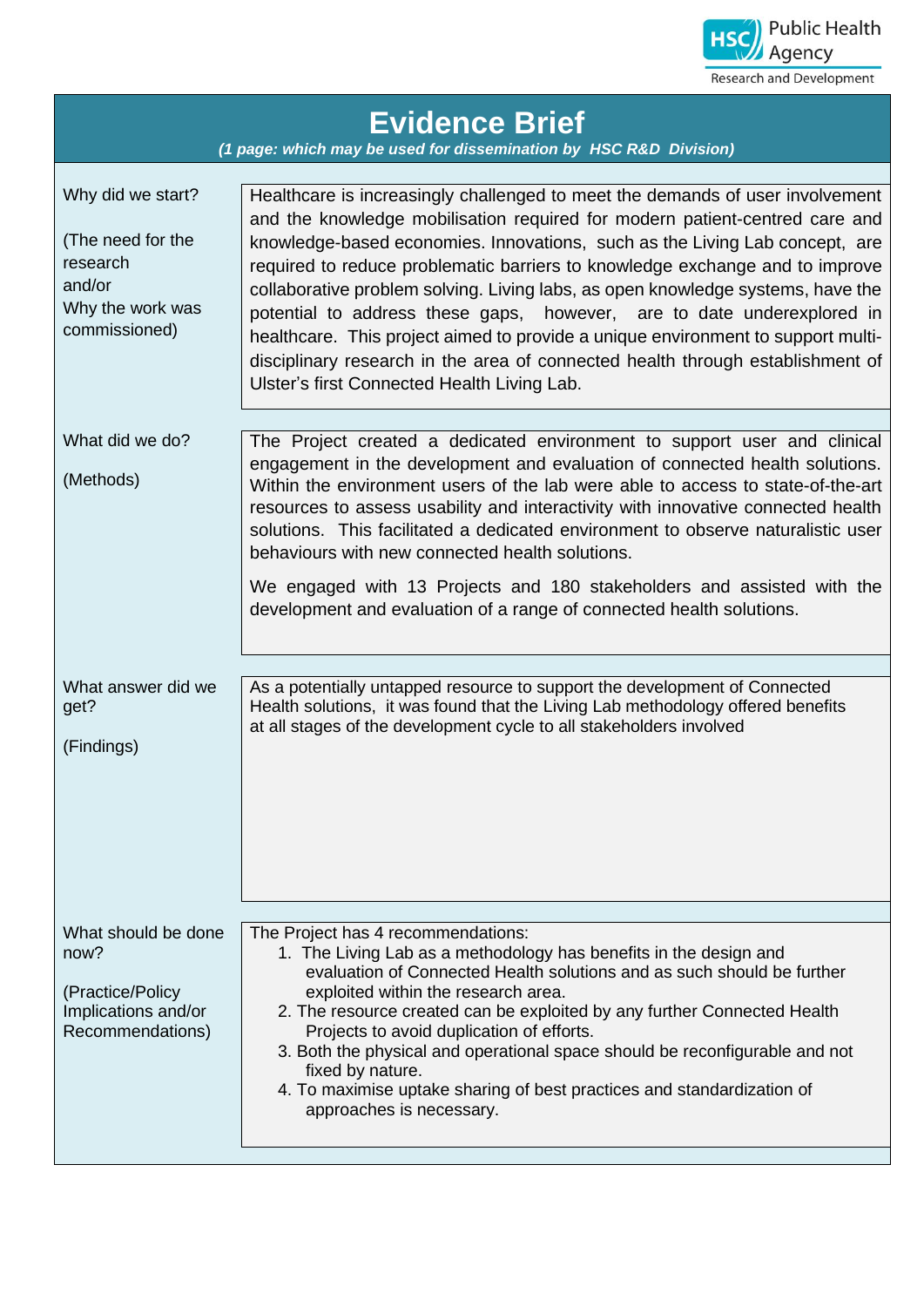

# **Final Report**  *(no more than 20 pages)*

#### *Please structure the report using the headings below* **Background**

Digital Health solutions, and in particular Smartphone apps, are already changing the way people interact with healthcare. Their potential to transform various aspects of care delivery, shifting from crisis intervention towards prevention, enablement and supported self-management has been highlighted in numerous reports. Most notably these include the Health and Wellbeing 2026 – Delivering Together launched in October 2016 by the Department of Health and The Topol Review - Preparing the healthcare workforce to deliver the digital future, February 2019.

These two reports highlight that in order for these technologies to meet their potential, we need to work with patients and healthcare providers to co-create applications of digital technologies which meet their needs. Healthcare is increasingly challenged to meet the demands of user involvement and the knowledge mobilisation required for modern patient-centred care and knowledge-based economies. Innovations, such as the Living Lab concept, are needed to reduce problematic barriers to knowledge exchange and to improve collaborative problem solving. Living labs, as open knowledge systems, have the potential to address these gaps, however, are to date underexplored in healthcare.

This project aimed to establish Northern Ireland's first Connected Health Living Lab (CH:LL) within the School of Computing at Ulster University in partnership with the School of Nursing and the School of Engineering. CH:LL leverages research expertise in the creation, development and evaluation of cutting-edge technologies. This includes vast experience in usability and human computer interaction. This expertise is combined with state-of-the-art facilities in usability assessment, vital signs, mobile and wearable computing and virtual and augmented reality.

# **Aims and objectives**

This project aimed to provide a unique environment to support multi-disciplinary research in the area of connected health- The CH:LL. The lab provides the following opportunities: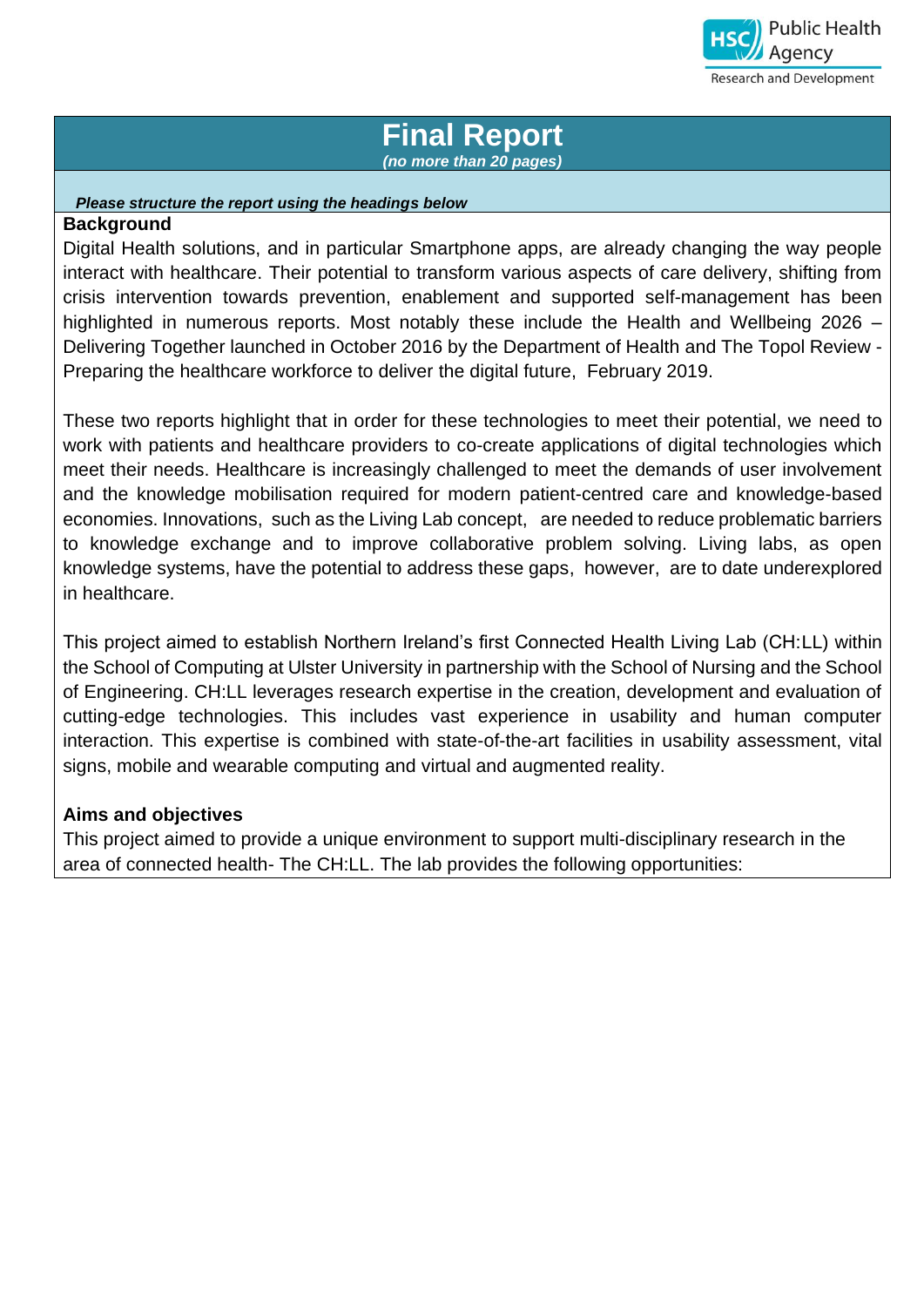

- A dedicated environment to support user and clinical engagement in the development and evaluation of connected health solutions.
- Access to state-of-the-art resources to assess usability and interactivity with innovative connected health solutions.
- An opportunity to establish the processes governed by MHRA and GDPR regulations in software development for connected health solutions.
- A dedicated environment to observe naturalistic user behaviours with new connected health solutions.
- An appealing space to facilitate Public Engagement and PPI related events.



The Living lab provides infrastructure to facilitate a user-centered, open innovation ecosystem, integrating research and innovation within a Public-Private-People partnership delivered through an iterative experiential design process. This provides a unique opportunity to engage in multidisciplinary and intersectoral co-creation thus strengthening civic engagement and the opportunities for creating innovative solutions. CH:LL aligns with the University's Five Year Strategic Plan, Five & Fifty (2016), with potential to contribute significantly to the University's civic contribution and to undertaking high quality research with impact.

The creation of the living lab also aligns well with the approach outlined in Northern Ireland's HSC R&D Strategy 'Health and Wellbeing 2026 – Delivering Together'. This report highlights partnership working and eHealth as main pillars to this strategy. The living lab facilitates the development of Connected Health solutions, an area which has been identified as a smart specialization priority for substantial growth and investment within the Northern Ireland Innovation Strategy.

To deliver on the aim, the project had the following objectives:

- 1. Creation of Connected Health Living Lab by 31 March 2018
- 2. Develop Training Facility and improve skill base of Ulster University staff to use Connected Health Living Lab, as evidenced through a pre and post skill assessment questionnaire measuring the Likert scale of responses in confidence, knowledge and ability of use of Living Labs, by 31st March 2019.
- 3. To increase the number of funding applications to RCUK from 0 per year to 2 per year by the end of year 3
- 4. To increase the numbers of 3\* and 4\* research publications per year which have used the Living lab concept, from zero at present to 2,3,4,5 over a period of 5 years (14 in total over a period of 5 years).
- 5. To increase the numbers of cross discipline internal collaborative Projects which make use of the Living Lab from 0 at present to 1 per year by the end of year 3 (March 2021).
- 6. To secure £100k funding per annum, by the end of year 2 (March 2020) to ensure the selffinancing of the 2-research staff to support the operations within the Living Lab.

**Methods**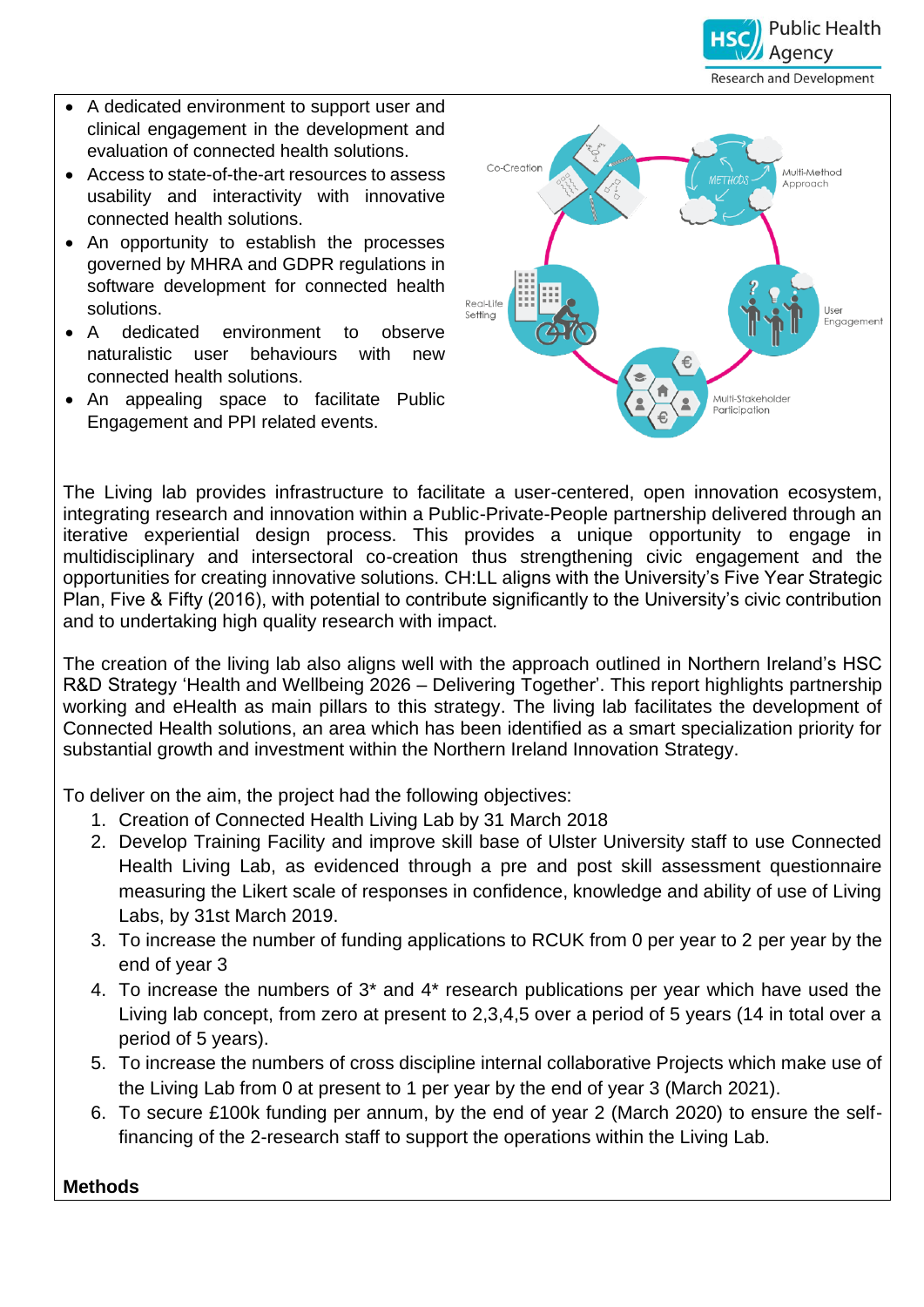

The establishment of the living lab has required completion of a number of strategic tasks. These are related to establishing the environment, upskilling of staff to utilise the equipment, ethics and user engagement and sustainability and new partnerships. A summary of the tasks can be found below. Further details can be found in the accompanying document.

- 1.1 Finalise lab environment
- 1.2 Development of publicity material
- 1.3 Public Opening of Lab
- 2.1 Develop training materials
- 2.2 Run suite of training seminars
- 3.1 Engagement with currently funded Projects
- 3.3 Development of funding proposals
- 4.1 Connected Health living lab ethics
- 4.2 Ethical Applications
- 4.3 Recruitment and stakeholder engagement
- 5.1 Develop new partnerships

All equipment and furnishings have been procured and the Living Lab has been fully operational since 31st July 2018. Equipment has been refreshed this year, with updated software licenses being purchased for eye tracking equipment. This is necessary to support the increase in usage of the living lab and the services it provides.



**Figure 2 showing the environment and equipment developed as part of this proposal.** 

The main environment within the living lab is a large reconfigurable seating/ discussion area, with private spaces for eye tracking and brain computer interface (BCI) experiments, a virtual immersive environment for research into virtual and augmented reality, and a control room (hidden by one-way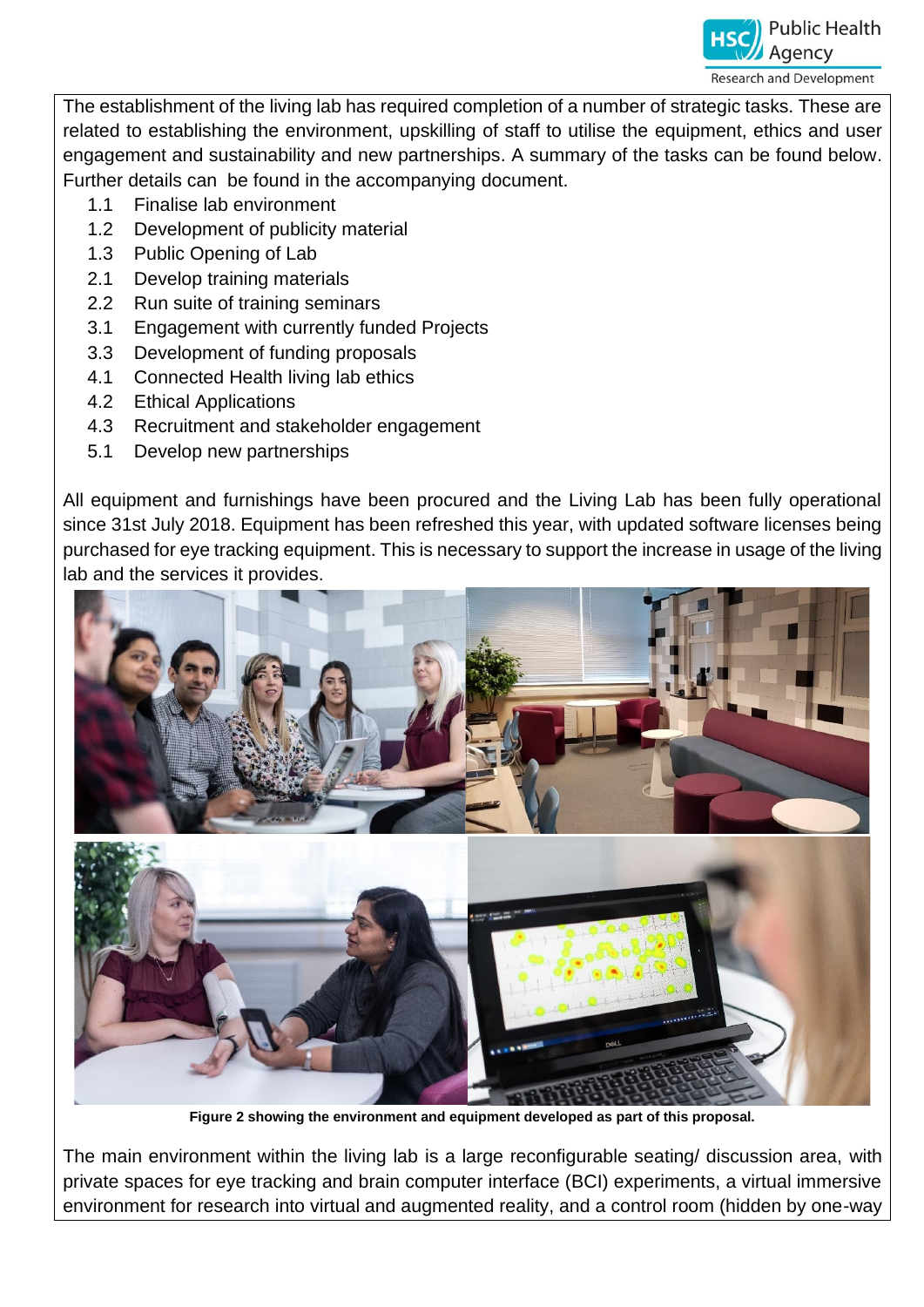

mirror) to both observe participants and house monitoring equipment. Within the physical design of the living lab, effort has been focused on the design and procurement of a flexible/reconfigurable environment based on a modular building block solution. The team have procured a modular building solution (Figure 3) to understand how this innovative solution can be used to facilitate the various private spaces and control areas required to implement the living lab spaces. The reconfigurable space includes a one-way mirror to observe the participants and create a private area for storage of monitoring equipment. To capture user interaction with the technology, a CCTV system based on four pan, tilt and zoom cameras have been installed. This solution can record back to the control centre behind the one-way mirror and allows capture of all elements of the user interaction undertaken in the environment. Figure 3 illustrates the Everblocks used within the living lab.



**Figure 3. The Everblocks modular building blocks used to create the reconfigurable space. This includes 1 way mirror glass**.

The living lab includes state-of-the-art technologies which can be used to assess usability and offers participants various interactions. To date, this task has focused on the procurement and configuration of sensing equipment to monitor galvanic skin response (GSR), heart rate (HR), electroencephalography (EEG), eye tracking, and gross physical movement. The living lab is fully functional and makes use of a suite of technology. This includes  $4 \times$  Emotive Epoch EEG caps,  $4 \times$ Empatica e4 (GSR/heart rate sensors),  $4 \times$  Shimmer GSR sensor, and associated software. Simulation tools have also been purchased to allow clinical situations to be replicated. This includes customised human geometry hardware and associated Labview biomedical toolkit. Additionally, a state-of-the-art solution for eye-tracking (Tobii Pro Glasses 2,) has been procured and is currently being evaluated in a number of use cases, including sport analysis, driver alertness, and transport. To process and store the vast amount of data that can be generated by this technology, we have procured a high spec server which has now been configured to collect and store this data. To complement this, a data annotation tool (DANTE) has been procured and configured to assist in producing annotated datasets. This tool will allow for annotation of the data collected from the sensor solutions which can then be appropriately interpreted, and inference can be drawn. Additional equipment and resources have been procured to allow for the recording of user behaviour in engagement with m-health apps. This includes a number of tablet and high spec personal computers. Additionally, interactive technologies, including virtual reality equipment and Oculus Go, and telepresence devices have been procured.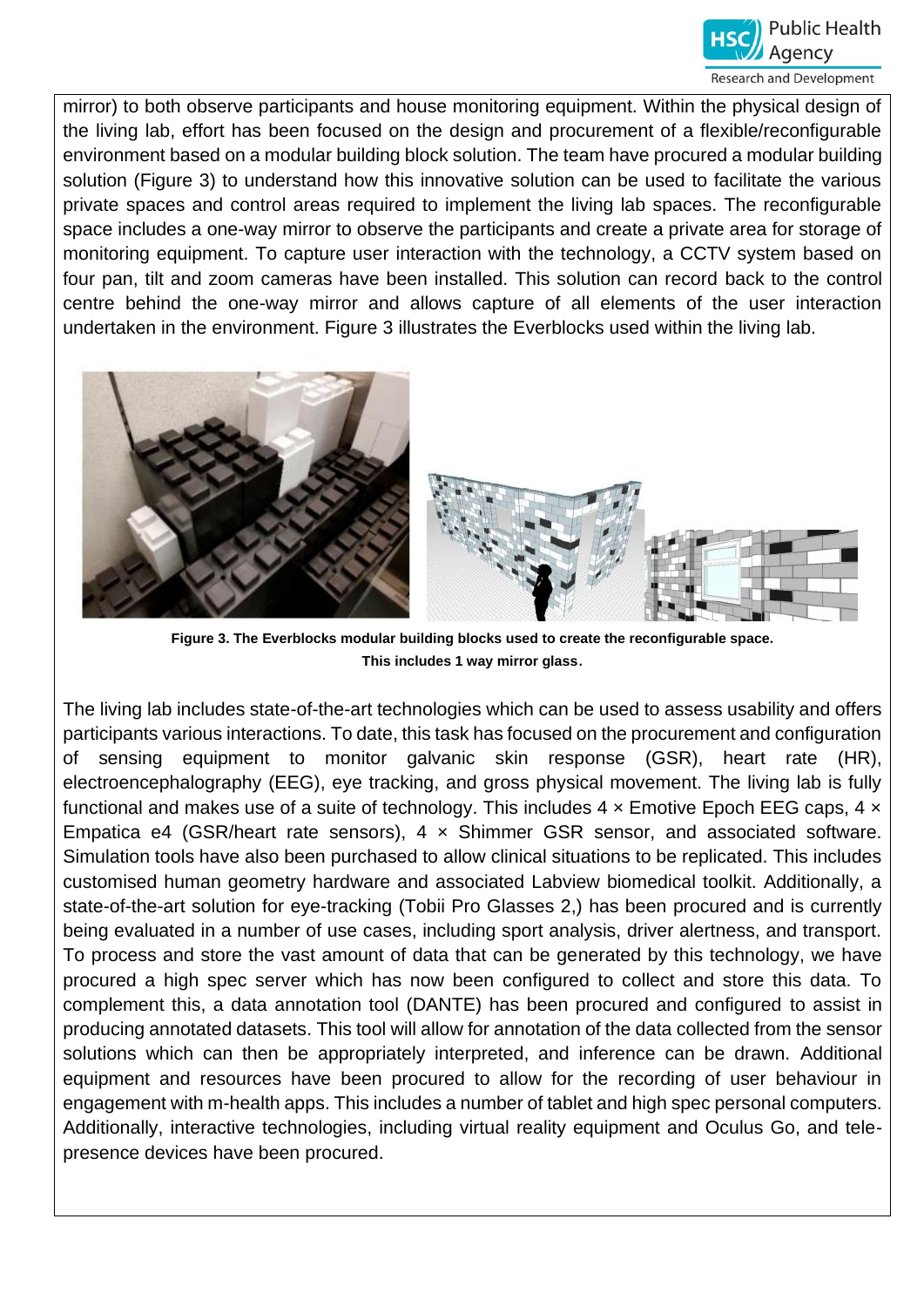

## **Personal and Public Involvement (PPI)**

Multidisciplinary research and co-creation are at the core of the living lab methodology. To date 13 multidisciplinary projects have engaged with the living lab to understand the problem area, evaluate the solution and provide recommendations/ new ideas to solve the problem. Each project brings its own set of stakeholders. These come from a range of sectors and backgrounds including private, public and voluntary sectors. In total, projects using the living lab have involved around 180 participants. These projects have made use of a range of facilities available within the living lab. Outputs have varied from literature reviews, usability assessments, ideation events, market assessments, data collection and training events. This is summarised in Table 1 below with summaries of the projects provided in the following sections.

| <b>Project Description</b>             | <b>Equipment Used</b>  | <b>Stakeholders Engaged</b>                  | <b>Outputs</b>                 |
|----------------------------------------|------------------------|----------------------------------------------|--------------------------------|
| iMPAKT- Evaluation of mobile           | Living Lab Environment | Clinicians (x2)                              | <b>Usability Assessment</b>    |
| to<br>measure<br>person<br>app         | Cameras                | Researchers (x3)                             | <b>Product Recommendations</b> |
| centeredness.                          | Smartphones/ Tablets   | Software Engineers (x1)                      |                                |
|                                        | Eye-tracker            | Care givers (x5)                             |                                |
|                                        | <b>Staff</b>           | People living with dementia                  |                                |
|                                        |                        | (x5)                                         |                                |
|                                        |                        | University Staff (x4)                        |                                |
|                                        |                        | Total: 20 Stakeholders                       |                                |
| Connected Health Living Lab            | Living Lab Environment | Researchers (x8)                             | Research Paper                 |
| (CHIC)- Evaluation of app for          | <b>Staff</b>           | University Staff (x5)                        | Written Report                 |
| detecting early<br>signs<br>of         |                        | Software/Hardware Engineers                  | Prototype                      |
| Diabetic foot disease.                 |                        | (x3)                                         |                                |
|                                        |                        | Post graduate students (x10)                 |                                |
|                                        |                        | Volunteers (x22)                             |                                |
|                                        |                        | Total: 48 Stakeholders                       |                                |
| <b>BTIIC-</b><br>Eye<br>tracking<br>to | Living Lab Environment | Researchers (x2)                             |                                |
| measure and improve usability          | Eye tracker            | Participants (UU Staff x15)                  |                                |
| of YouView set top box.                | TV equipment           | Total: 17 Stakeholders                       |                                |
|                                        | Observation area       |                                              |                                |
| Eye tracking to understand             | Living Lab Environment | 1x Ulster Researcher                         | Research Paper                 |
| how Dyslexia affects how               | Eye tracker            | 28x Participants                             |                                |
| students write and interpret<br>code.  |                        | Total: 29 Stakeholders                       |                                |
| Brain Computer Interface- Use          | Living Lab Environment |                                              |                                |
| of BCI equipment to control a          | Emotiv BCI equipment   | Ulster researchers (x2)<br>Participants (x5) | Research Paper                 |
| user interface.                        |                        | <b>Total: 7 Stakeholders</b>                 |                                |
| InspireD-<br>Usability                 | Living Lab Environment | Researchers (x6)                             | <b>Usability Assessment</b>    |
| assessment of reminiscence             | Cameras                | Clinicians (x4)                              | <b>Product Recommendations</b> |
| app for People living with             | Smartphones/ Tablets   | Dementia Charity (x4)                        |                                |
| Dementia                               | Eye-tracker            | Outside company of<br>app                    |                                |
|                                        | <b>Staff</b>           | designers (x4)                               |                                |
|                                        |                        | University Staff (x6)                        |                                |
|                                        |                        | Care Givers (x8)                             |                                |
|                                        |                        | People living with early on set              |                                |
|                                        |                        | dementia (x8)                                |                                |
|                                        |                        | Total: 40 Stakeholders                       |                                |
| Apps for Dementia- Training            | Eye tracker            | Researchers (x2)                             | Review of literature           |
| on the importance of UX/UI             | Staff                  | Particpants (x12)                            |                                |
| and use of Eye tracking                |                        | Total: 14 Stakeholders                       |                                |
| Health Union Technologies-             | Smartphones/Tablets    | Researchers (x3)                             | User workshop                  |
| Digitising information from            | Staff                  | Clinicians (x2)                              | Prototypes                     |
| non-connected health devices.          | <b>Health Devices</b>  | Community Nurses (x4)                        | Written report                 |
|                                        |                        | Outside<br>company<br>in                     | <b>Product Recommendations</b> |
|                                        |                        | healthcare solutions (x1)                    |                                |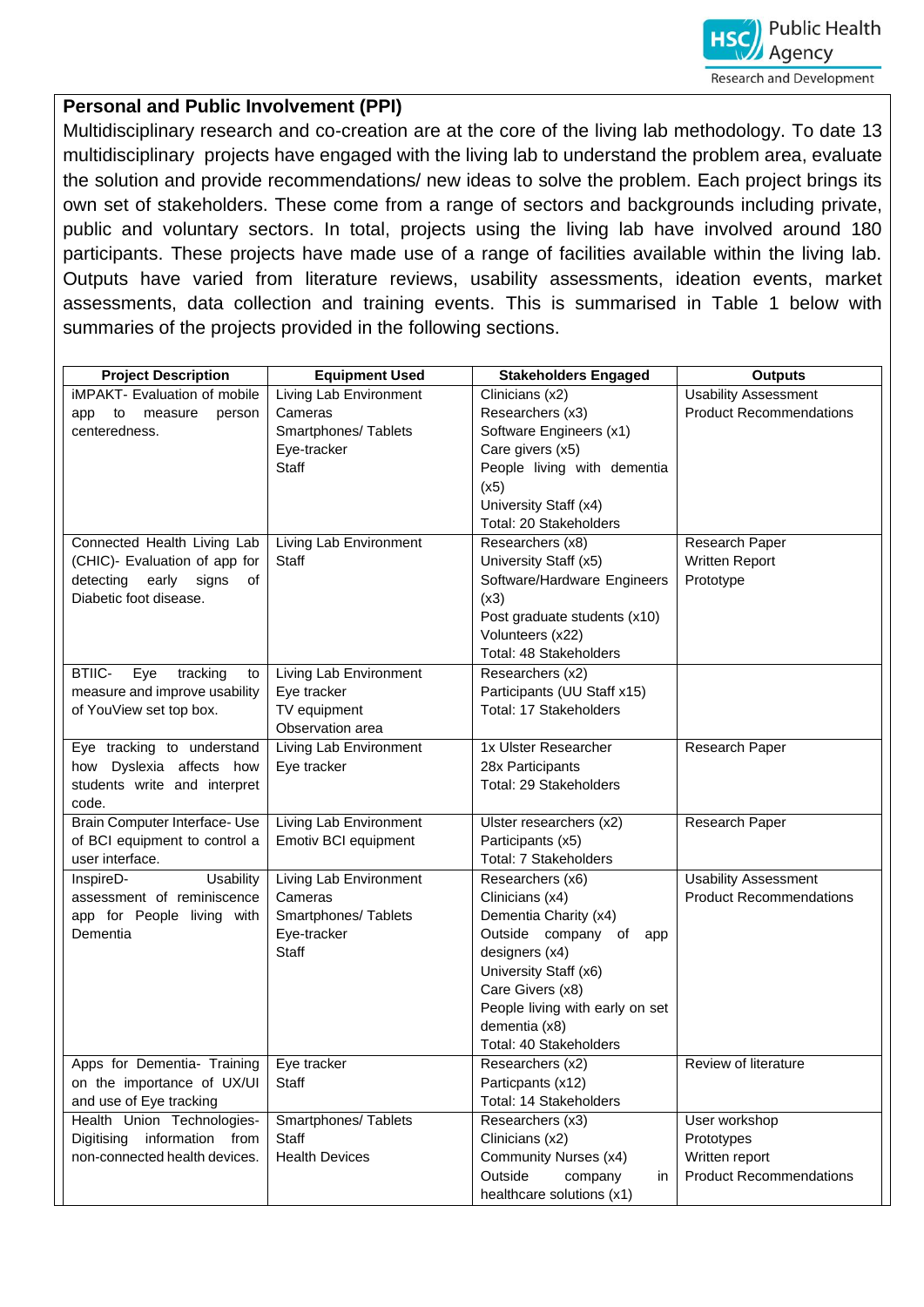

**Research and Development** 

|                                              |                         | Technologists (x2)           |                                |
|----------------------------------------------|-------------------------|------------------------------|--------------------------------|
|                                              |                         | Total: 12 Stakeholders       |                                |
| Kraydel<br><b>KTP</b><br>Usability<br>$\sim$ | Living Lab Environment  | Researchers (x1)             | <b>Usability Assessment</b>    |
| assessment of set top box to                 | Smartphones/Tablets     | Participants (x5)            | <b>Product Recommendations</b> |
| support independent living.                  | Eye-tracker             | Total: 6 Stakeholders        |                                |
|                                              |                         |                              |                                |
| of COVID<br>Assessment<br>19                 | Smartphones/Tablets     | Researchers (x3)             | Research Paper                 |
| Symptom tracker apps                         | Staff                   | Technologists (x1)           |                                |
|                                              |                         | Volunteers (x2)              |                                |
|                                              |                         | Total: 6 Stakeholders        |                                |
| IncluSilver-<br>Usability<br>and             | Living Lab Environment  | Researchers (x5)             | <b>Usability Assessment</b>    |
| personalisation of Dash4You                  | Cameras                 | Industry Partners (x2)       | <b>Product Recommendations</b> |
| dashboard                                    | Smartphones/Tablets     | Participants (x5)            |                                |
|                                              | Eye-tracker             |                              |                                |
|                                              | <b>Staff</b>            |                              |                                |
| PhotoFit-<br>Extraction<br>of                | Smartphones/Tablets     | Researchers (x2)             | <b>Market Analysis</b>         |
| accurate body measurements                   | Staff                   | Company Partner (x1)         | Prototype                      |
| from single smartphone photo.                |                         | Participants (x2)            | <b>Funding Application</b>     |
|                                              |                         | <b>Total: 5 Stakeholders</b> |                                |
| PhD<br>usability<br>project                  | Living Lab Environment  | Researchers (1x)             | Research Paper                 |
| assessment of AEDs                           | Smartphones/Tablets     | Participants (x40)           | <b>Product Recommendations</b> |
|                                              | Eye-tracker             | Total: 41 Stakeholders       |                                |
| PhD project to automatically                 | Living Lab Environment  | Researchers (x1)             | Research Paper                 |
| detect agitation in People with              | <b>Observation Area</b> | Participants (x15)           |                                |
| Dementia                                     | TV equipment            | Total: 16 Stakeholders       |                                |

**Table 1. Summary of the projects which have engaged with the living lab including the equipment and resources they used, the stakeholders which were engaged, and the outputs produced from this engagement.**

#### **Findings**

As mentioned previously, the Living Lab has been used by 13 cross disciplinary collaborative projects. A summary for each of the projects can be found below.

- iMPAKT: Implementing and Measuring Person centredness using an App for Knowledge- Is a multidisciplinary project between the Institute of Nursing and Health Research and School of Computing at Ulster. It is developing an app to measure person centeredness from nursing staff, initially in Cancer care services. The project has been using the Living Lab during the design phase of the project to ensure usability of the app is maximised. The Project is being funded by MacMillian.
- Connected Health Innovation Centre (CHIC) CHIC has been using facilities within the Living Lab for a number of its multidisciplinary industry focused projects. In particular, CHIC has hosted PPI events within the lab for CHIC5 3: Development of a technology solution for the detection and prevention of Diabetic foot disease. This is a collaboration between industry partners, LAVA, Ballee Community pharmacy and In Your Element in collaboration with the Podiatry department and the School of Computing at Ulster. Researchers have held 2 events within the lab where end users have collected thermal images of their feet using a mobile thermal imaging solution, developed within the project. In total over 22 participants have engaged through this project.
- BT Ireland Innovation Centre (BTIIC)- The BTIIC project, a collaboration between BT Ireland and Ulster University, has been making use of the state-of-the-art eye tracking technologies offered through the Living Lab. These technologies are being used to measure and improve the usability of the company's YouView set top box.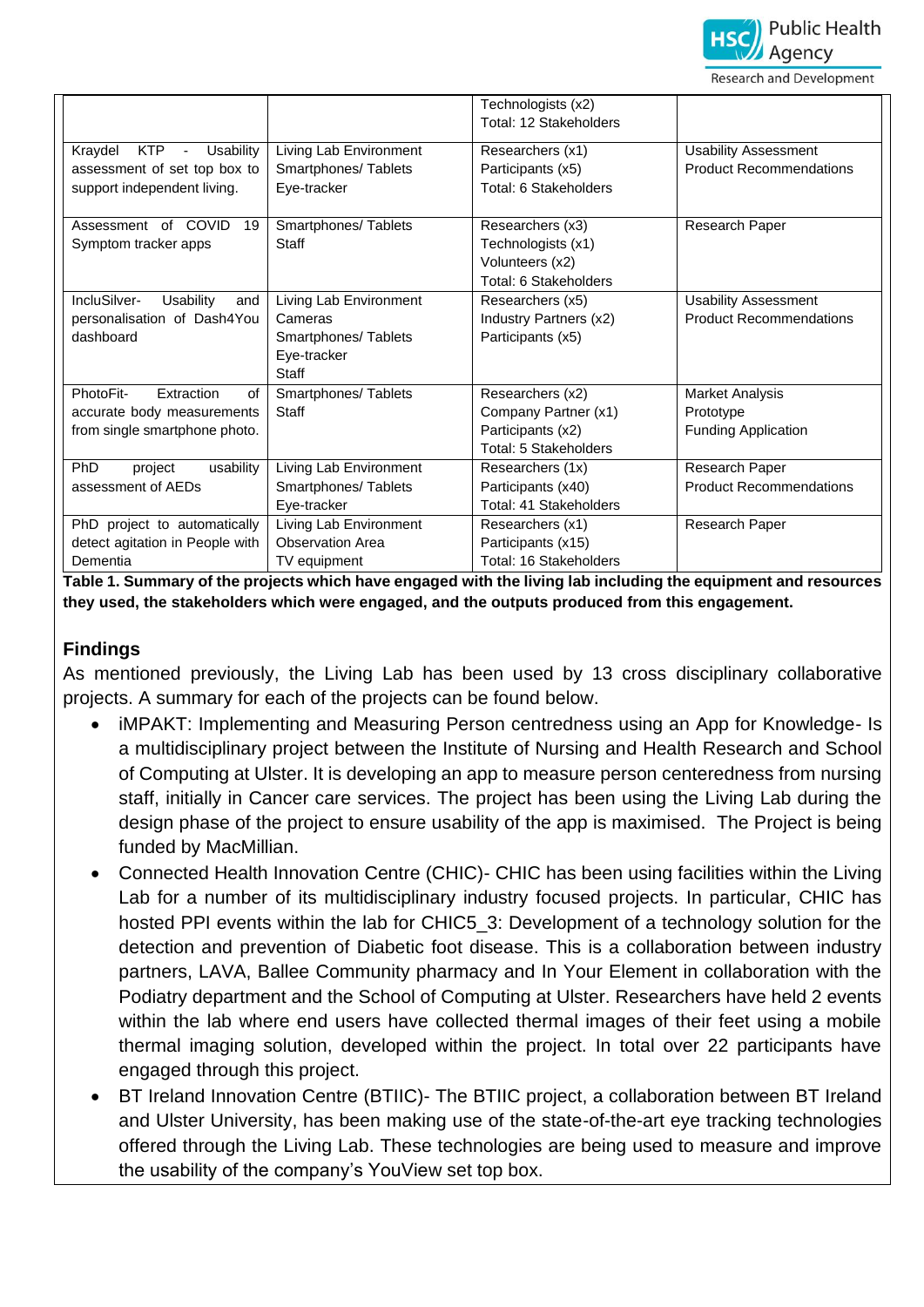- Dyslexia in Programmers- Eye tracking technologies, procured through the lab, are also being used to measure differences in how computer science students read code.
- Brain Computer Interface Study- The environment is being used as an environment to undertake testing and research into the development of Brain Computer Interface technologies. This testing requires a private and quiet environment in which to undertake testing. In addition, this project is utilising the Emotiv epoch BCI caps purchased through this project.
- Knowledge Transfer Partnership with Kraydel Ltd. Funded by Innovate UK (2019-202). Total Funding to Ulster £242,280 'Development of an AI Based Platform and Service Solution to Support Independent Living and Promote Wellbeing'. The project provides the Knowledge Base Partners a significant opportunity to further enhance their leading-edge research and its practical application in AI (particularly ML) in addition to in the areas of conversational user interfaces and cognitive behavioural concepts in developing a novel digital chatbot and gamification interface to improve health and emotional wellbeing.
- REMIND Project- In order to maximise the impact of CH:LL we have begun discussions with other Living Labs across Europe, namely the Smart Lab at University of Jaen (Spain), the Human Health and Activity Laboratory, Lulea (Sweden) and Halmstad Intelligent Home at Halmstad University (Sweden). This network of Living labs, facilitated through the Horizon 2020 project REMIND, will allow for the sharing of best practices in the design and evaluation of Connected Health Solutions in addition to allowing developed solutions to be evaluated with an international cohort. This has resulted in the publication of a conference paper detailing this sharing of ideas- https://www.mdpi.com/2504-3900/2/19/1241.
- InspirD- The InspirD app, supported through the Public Health Agency Research and Development Office and Atlantic Philanthropies (COM/5016/14). Carried out a usability evaluation on their app with people with dementia.
- PhD Projects- The living lab equipment has been utilised by PhD researcher Hannah Torney within her project, Usability engineering methods for assessing and enhancing the humanmachine interaction of automated external defibrillators. PhD Researcher Fiona Marshall, used the Living lab to conduct experiments aiming to examine how technology can be used to automatically identify agitative behaviors in people living with dementia. Fiona used the lab's equipment, including the 1 way mirror to observe participants as they carried out a number of set tasks.
- Health Union Technologies- Researchers from the CHLL ran a workshop with 5 clinical staff to examine the potential and barriers of technology to capture data from traditional nonconnected health devices (Blood pressure monitors and Pulse oximeters). Researchers identified technologies to digitise such information and provided some demonstrations of these solutions during a workshop at Craigavon Area hospital.
- COVID-19 Symptom Trackers- Researchers at CHLL undertook an evaluation of the quality of COVID-19 symptom tracker and track and trace apps. The team evaluates apps available in NI and UK using the Mobile Assessment Reliability Scale.
- Inclusilver- Medea SRL, approached the CHLL lab to provide expertise in usability assessment and design of personalsied interventions. CHLL researchers provided a Usability evaluation on the companies product (Dash4You) and produced a set of recommendations for how the Solution could be personalised through the use of ontologies.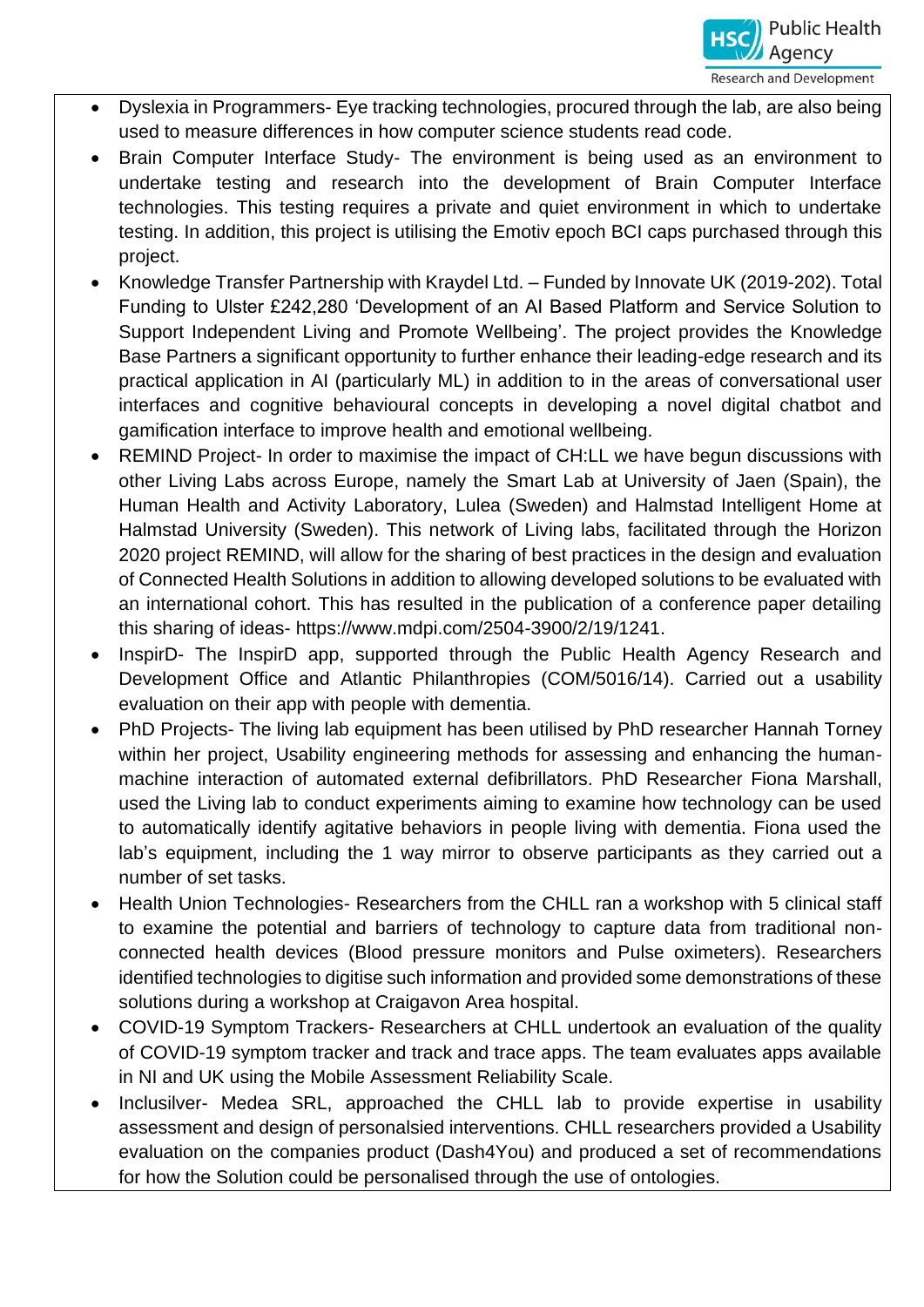

• PhotoFit- Researchers in CHLL undertook a market assessment and feasibility study to examine the potential of extracting accurate body measurements from a single picture taken from a smartphone. This project was undertaken for Luke Steele as part of an innovation voucher. The team has since supported Mr Steels in applying to Tech start for additional funding to further develop the proof of concept.

## **Conclusion and Recommendations**

This project aimed to provide a unique environment to support multi-disciplinary research in the area of connected health. Establishment of the lab environment furnished by a suite sensorised and state of the art recording technologies has successfully realised this vision. The environment has fostered a collaboration between Computing, Nursing and Engineering and has further developed the Connected Health research agenda at Ulster University.

Throughout the duration of the Project, 13 Projects and their respective stakeholders engaged with the Living Lab. All of the Projects benefitted from the environment, having access to state of the art equipment and the knowledge from the research team. As a result of these engagements over 180 stakeholders were exposed to the environment leading to a diverse range of outputs. Activities were also extended through international partnerships where generalised recommendations of usage of the environment and how to store and process recorded data were made.

Following the successful establishment, usage and evaluation of the lab, the following key recommendations have been made:

- the living lab as a concept has not been fully exploited within the domain of Connected Health. This Project has clearly demonstrated the benefit of the concept and also reaffirmed that Living Labs are a methodology and not simply a physical environment. They should offer a pathway through the development cycle including user needs elicitation, design, development, evaluation and business modelling including stakeholders at each stage.
- Usage of the living lab by such a broad range of projects has demonstrated the utility of a such an environment. A recommendation is that any further connected health type Projects should make use of this resource in their ongoing work and proposal development to avoid duplication of efforts and to maximise the skill set, knowledge and state of the art technologies which are now in place.
- as mentioned, a living lab is a methodology, not necessarily a fixed physical environment. This Project exploited the nature of both reconfigurable physical and operational spaces and has benefitted immensely from this during the recent re-location of the School of Computing from the Jordanstown campus to the new Belfast campus. A new facility has been created within Northland House as part of the proposals for the Centre for Digital Healthcare Technologies under the auspices of the Belfast Region City Deal.
- to maximise the impact of the findings from the work, creation of a network of international partners with similar objectives offers benefits to assist in the standardisation of approaches and sharing of best practices.

In summary, the Connected Health living lab has become an integral component of the Group's research strategy and is expected to remain at the centre of the agenda for the short-medium term.